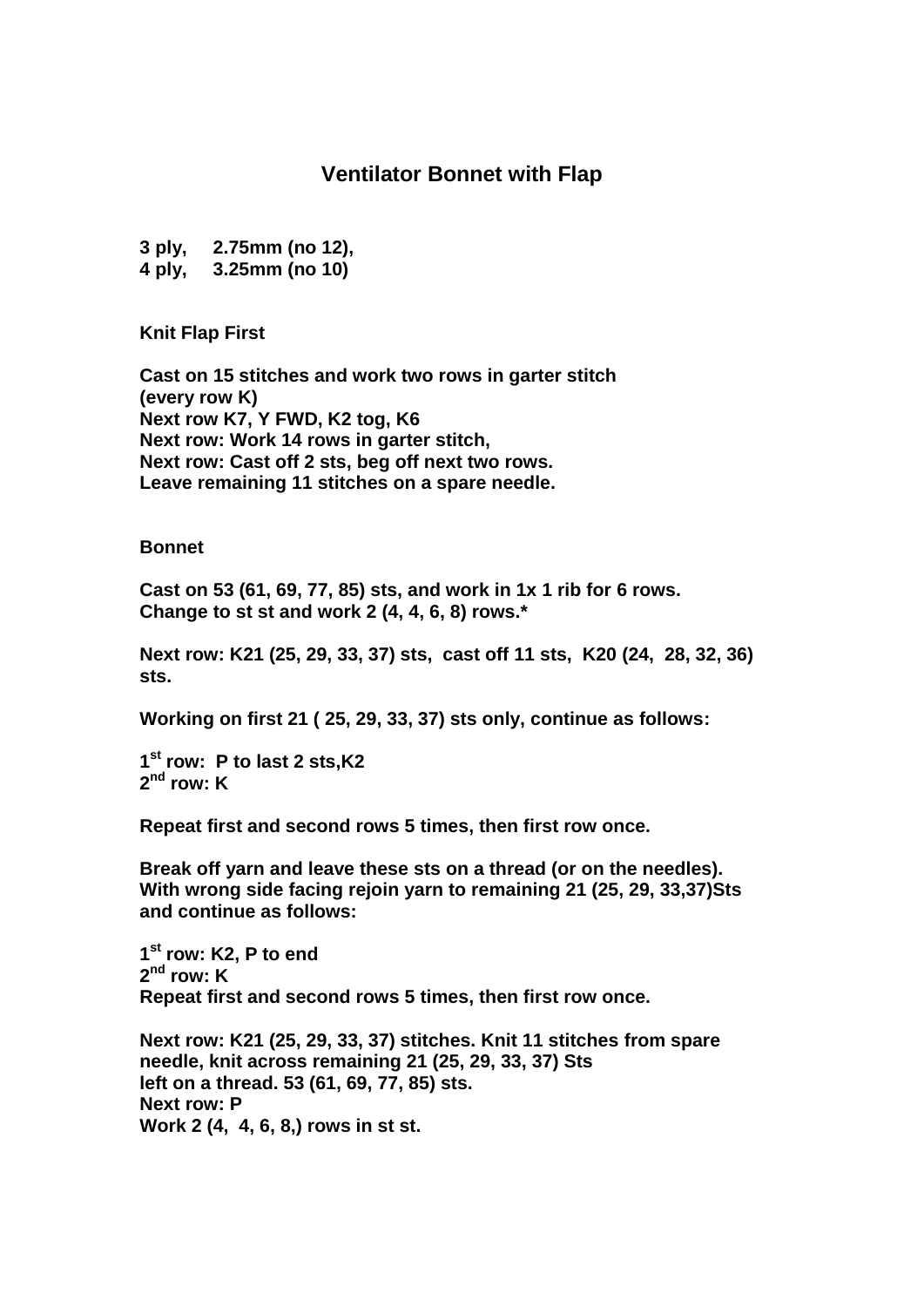## **Shape Crown**

**1 st row: K7 (7, 8, 9, 9) sts \*K2 tog,K5 rep from \* to last 4 (5, 5, 6) sts, K2 tog, K2(3, 3, 3, 4) sts.**

**2 nd and every alternative row: P**

**3 RD row: K6 (6, 7, 8, 8) sts \*K2 tog, K4: rep from \* to last 4 (5, 5, 5, 6) sts, K2 tog, K2(3, 3, 3, 4)sts.**

**5 th row: K5 (5, 6, 7, 7) sts \* K2 tog, K3: rep from \* to last 4 (5, 5, 5, 6) sts, K2 tog, K2 ( 3, 3, 3, 4) sts.**

**7 th row: K4 (4, 5, 6, 6) sts \* K2 tog, K2: rep from \* to last 4 ( 5, 5, 5, 6) sts, K2 tog, K2 ( 3, 3, 3, 4) sts.**

**9 th row: K3 (3, 4, 5, 5) sts \* K2 tog, K1: rep from \* to last 4 ( 5, 5, 5, 6)sts, K2 tog, K2 ( 3, 3, 3, 4) sts.**

**11th row: K0 (0, 1, 0, 0) sts \* K2 tog, K1: rep from \*to Last 0 (1, 1, 1, 0) sts, K0 (1,1,1,0) sts.**

**Break off yarn, run yarn through remaining stitches, draw Up and then fasten off.**

**To Make Up**

**Join back seam. With 3 mm crochet hook make 60 single crochets- fasten off Make 2 as these are for the ties for the bonnets. Don't attach just loop through the band. Sew button on hat to secure flap.**

**Note: This bonnet can be knit using 3 ply, 4 ply or double knit, Please adjust needles to suit.**